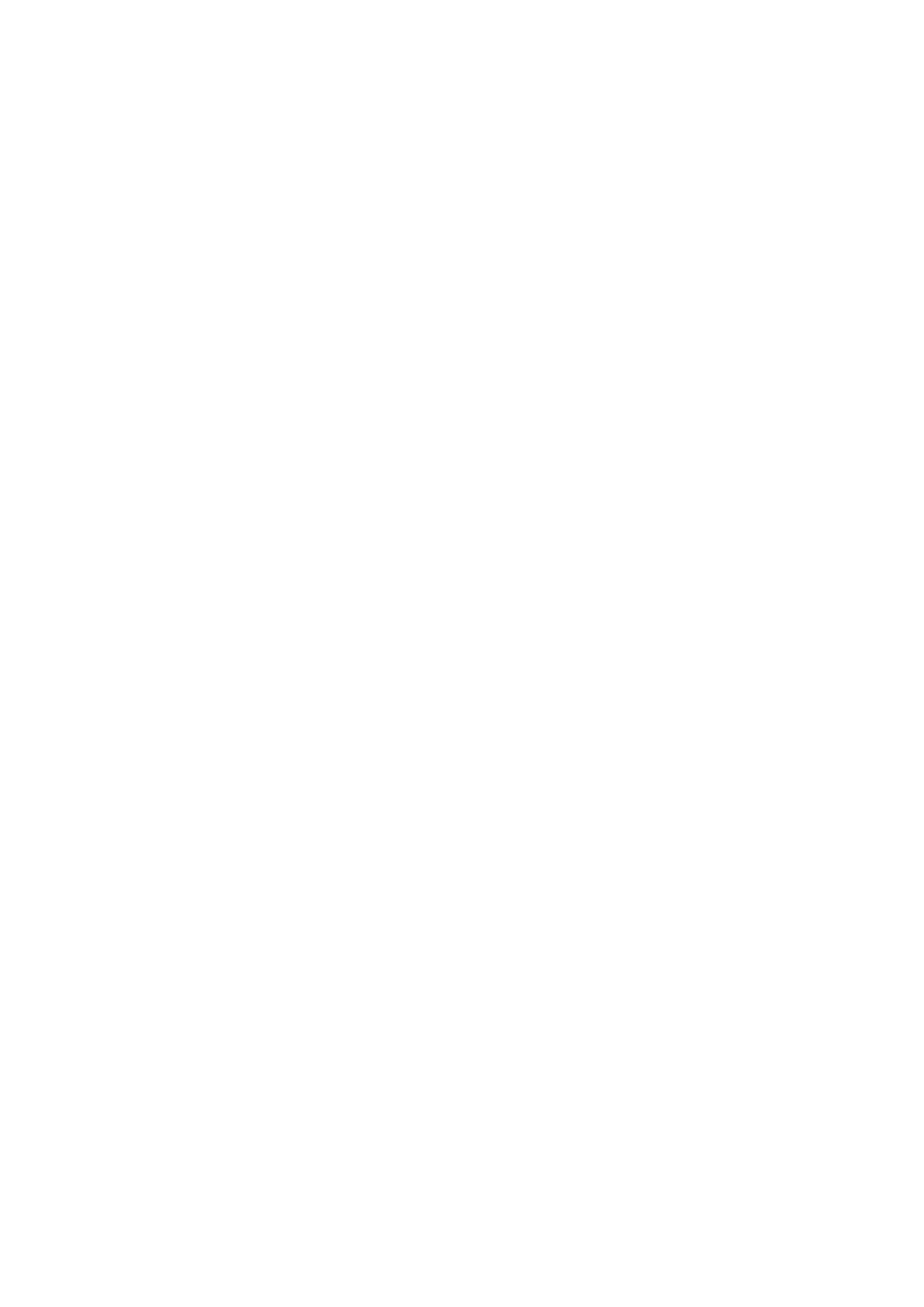

### Table of Contents

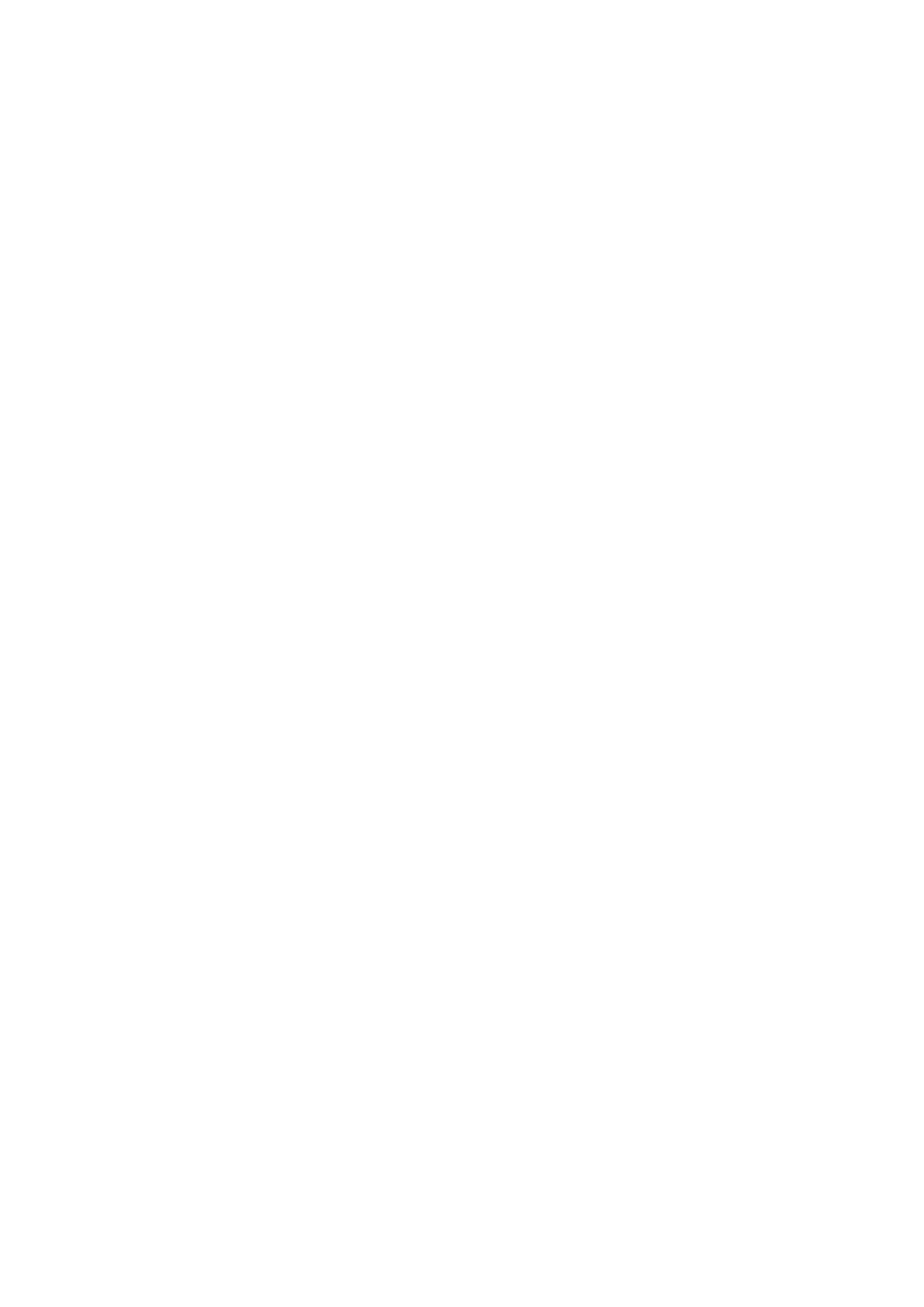

#### <span id="page-4-0"></span>Hardware Requirements

The hardware requirements for 3DXpert are as follows:

#### <span id="page-4-1"></span>Memory (RAM) / Processor & Graphics Card

|                  |                  | Memory (RAM) / Processor *                                                                                                                                                                                                                       | Graphics Card ** |  |
|------------------|------------------|--------------------------------------------------------------------------------------------------------------------------------------------------------------------------------------------------------------------------------------------------|------------------|--|
| 3DXpert:         |                  |                                                                                                                                                                                                                                                  |                  |  |
|                  | Minimum:         | 16 GB RAM, 4 cores i7 CPU (Gen 9 & above)                                                                                                                                                                                                        | 4 GB             |  |
|                  | Recommended:     | 64 GB RAM, 8 cores & above,                                                                                                                                                                                                                      | 8 GB             |  |
|                  |                  | i9 CPU (Base clock - 2.7 GHz & above)                                                                                                                                                                                                            |                  |  |
|                  | <b>High End:</b> | 256 GB RAM, 12 cores & above,                                                                                                                                                                                                                    | 24 GB            |  |
|                  |                  | i9 CPU (Base clock - 2.7 GHz & above)                                                                                                                                                                                                            |                  |  |
|                  |                  |                                                                                                                                                                                                                                                  |                  |  |
|                  |                  | <b>OffLoad Calculation Seat (Superbox):</b>                                                                                                                                                                                                      |                  |  |
| Recommended:     |                  | 256 GB RAM, 2 x 8 cores i9 CPU                                                                                                                                                                                                                   | 8 GB (P4000)     |  |
|                  | <b>High End:</b> | 512 GB RAM, 2 x 12 cores i9 CPU                                                                                                                                                                                                                  | 24 GB (P6000)    |  |
|                  |                  | <b>OffLoad Calculation Seat (Superbox) for Build Simulation:</b>                                                                                                                                                                                 |                  |  |
| Recommended:     |                  | 256 GB RAM, 2 x 8 cores i9 CPU                                                                                                                                                                                                                   | 24 GB (P6000)    |  |
| <b>High End:</b> |                  | 512 GB RAM, 2 x 12 cores i9 CPU                                                                                                                                                                                                                  | 48 GB (RTX8000)  |  |
| *                |                  | To gain better I/O performance, it is recommended using a solid state hard<br>Drive (SSD). Windows and 3DXpert should be installed on the SSD. The file<br>management should be configured on a different hard drive, local or<br>network based. |                  |  |
| **               |                  | Quadro cards from Nvidia and FirePro/Radeon Pro cards from AMD are the<br>most recommended cards for CAD/CAM software.                                                                                                                           |                  |  |
|                  |                  | The performance of graphics cards is tightly related to driver version and                                                                                                                                                                       |                  |  |

memory size. The newer the driver and the greater the memory, the better the graphics card performance. The graphics card must support OpenGL 3.3. For recommended graphics cards see the following website:

[https://3DXpertGraphics.3dsystems.com](https://3dxpertgraphics.3dsystems.com/)

#### <span id="page-4-2"></span>3 Button Mouse